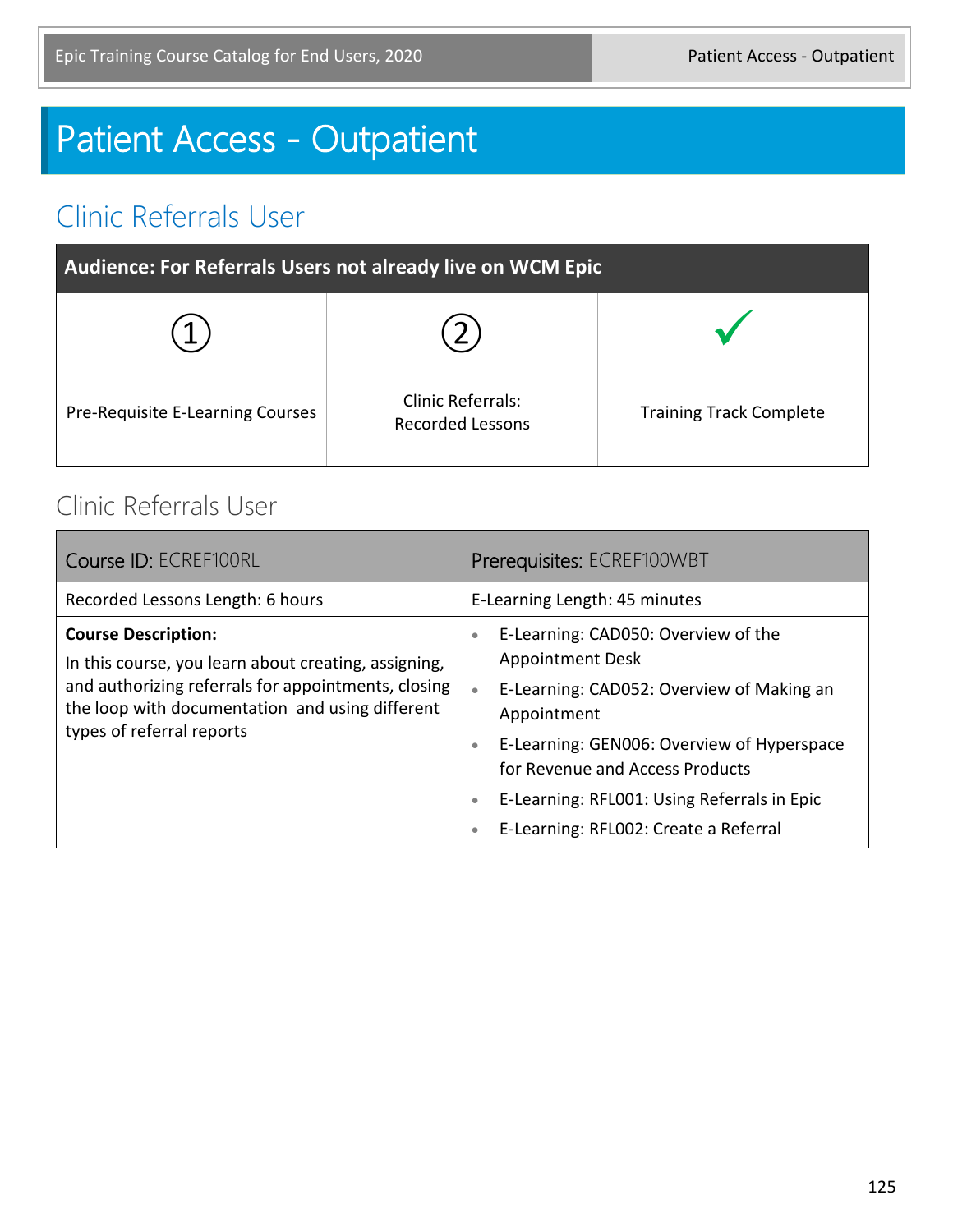### Front Desk

| Audience: For Front Desk staff not already live on WCM Epic |                                                            |                                                 |                                                |                                   |
|-------------------------------------------------------------|------------------------------------------------------------|-------------------------------------------------|------------------------------------------------|-----------------------------------|
|                                                             |                                                            | 3                                               |                                                |                                   |
| Pre-Requisite E-<br><b>Learning Courses</b>                 | Registration<br>Basics:<br>Live Virtual<br><b>Training</b> | Schegistrar:<br>Live Virtual<br><b>Training</b> | Front Desk:<br>Live Virtual<br><b>Training</b> | <b>Training Track</b><br>Complete |

#### Front Desk

| Course ID: ECSCH101ILT                                                                                                                                                                                                                                | Prerequisites: ECSCH101ILT                                                                                                                                                                                                                           |  |
|-------------------------------------------------------------------------------------------------------------------------------------------------------------------------------------------------------------------------------------------------------|------------------------------------------------------------------------------------------------------------------------------------------------------------------------------------------------------------------------------------------------------|--|
| Instructor-Led Course Length: 5 hours                                                                                                                                                                                                                 | E-Learning Length: 38 minutes                                                                                                                                                                                                                        |  |
| <b>Course Description:</b><br>In this course, you learn how to checking in and<br>arrive patients, collect and refund payments,<br>balance cash draws, schedule walk in and recurring<br>appointment series for patients and using Care<br>Everywhere | <b>Course: Registration Basics</b><br>$\bullet$<br>Course: Schegistrar<br>$\bullet$<br><b>Course: Front Desk</b><br>$\bullet$<br>E-Learning: EBL006: Balancing Your Cash<br>$\bullet$<br>Drawer<br>A Patient's Tour of Welcome (WEL001)<br>$\bullet$ |  |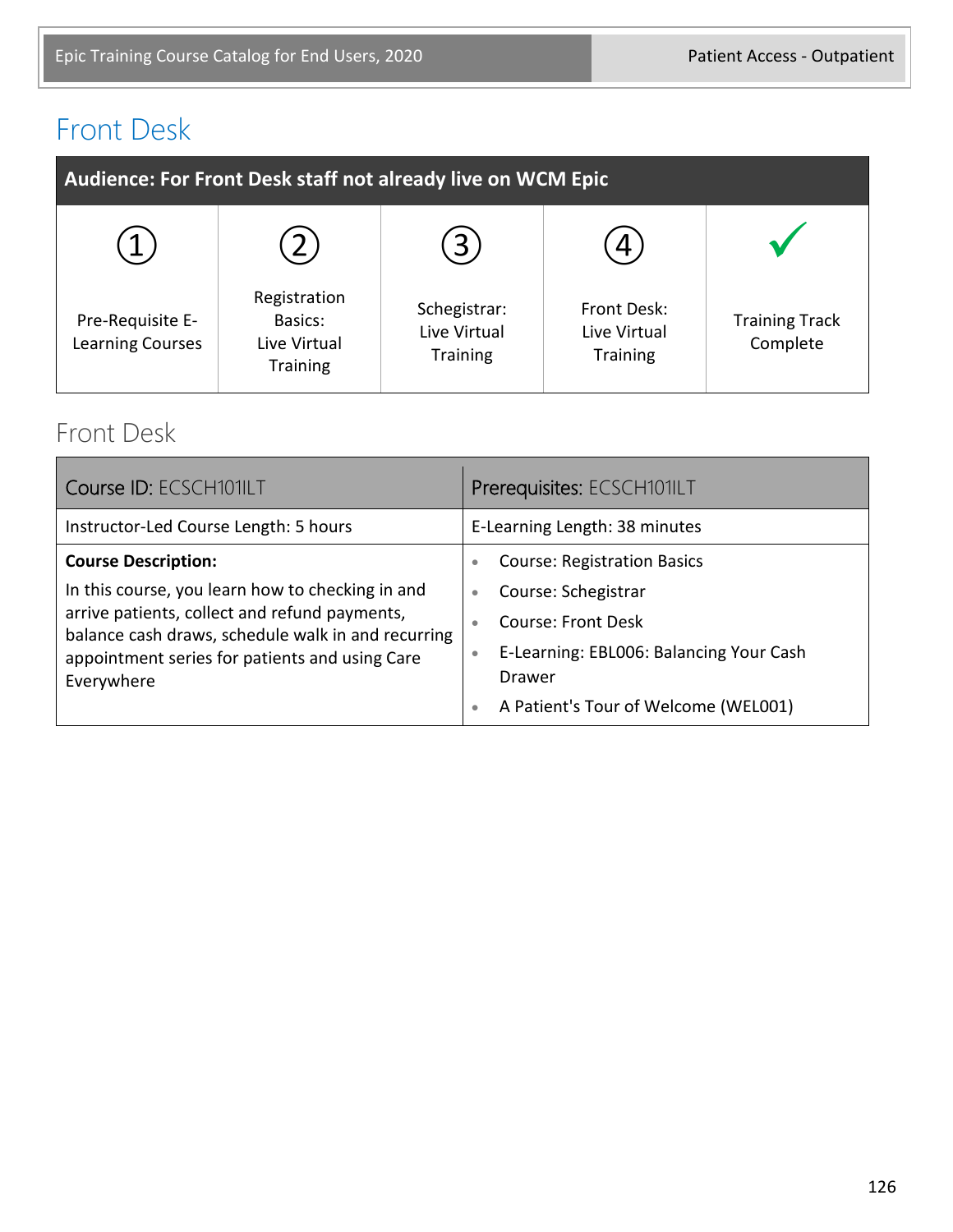# Schegistrar

| Audience: For Scheduling and Registration staff not already live on WCM Epic |                                                      |                                       |                                   |
|------------------------------------------------------------------------------|------------------------------------------------------|---------------------------------------|-----------------------------------|
|                                                                              |                                                      | 3                                     |                                   |
| Pre-Requisite E-Learning<br>Courses                                          | <b>Registration Basics:</b><br>Live Virtual Training | Schegistrar:<br>Live Virtual Training | <b>Training Track</b><br>Complete |

### Schegistrar

| Course ID: ECSCH100ILT                                                                                                                                                                                                                                                                                                      | Prerequisites: ECSCH100WBT                                                                                                                                                                                                                                                                                                                                                                                                                                               |  |
|-----------------------------------------------------------------------------------------------------------------------------------------------------------------------------------------------------------------------------------------------------------------------------------------------------------------------------|--------------------------------------------------------------------------------------------------------------------------------------------------------------------------------------------------------------------------------------------------------------------------------------------------------------------------------------------------------------------------------------------------------------------------------------------------------------------------|--|
| Instructor-Led Course Length: 8 hours                                                                                                                                                                                                                                                                                       | E-Learning Length: 35 minutes                                                                                                                                                                                                                                                                                                                                                                                                                                            |  |
| <b>Course Description:</b><br>In this course, you learn how to schedule and<br>register patients with different insurance types,<br>schedule recurring appointments, schedule<br>appointments for procedures, referrals, link<br>orders, create referrals during scheduling and also<br>cancel and reschedule appointments. | <b>Course: Registration Basics</b><br>۰<br>E-Learning: CAD008: Report Setup<br>$\bullet$<br>E-Learning: CAD050: Overview of the<br>$\bullet$<br><b>Appointment Desk</b><br>E-Learning: CAD052: Overview of Making an<br>$\bullet$<br>Appointment<br>E-Learning: CAD053: Overview of the<br>$\bullet$<br>Snapboard<br>E-Learning: CAD060: Interpreting Provider<br>$\bullet$<br><b>Schedules</b><br>E-Learning: PRE050: Overview of Workqueues<br>$\bullet$<br>for Access |  |